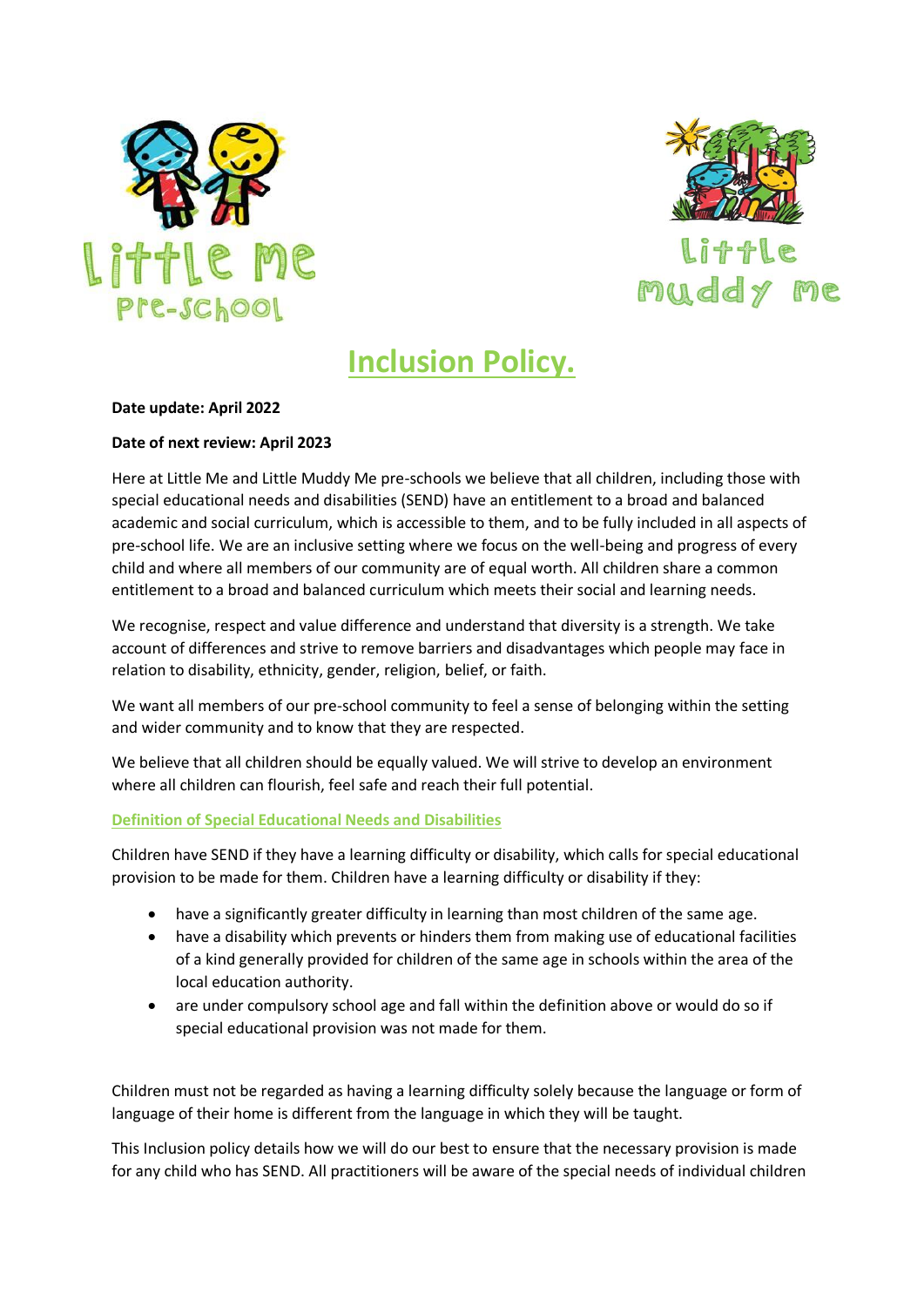whom they teach. We will use our best endeavours to ensure that all early year's practitioners in our settings are able to identify and provide for those children who have special educational needs. Children with SEND will join in the activities of the setting together with children who do not have special educational needs, so far as is reasonably practical and compatible with the child receiving the special educational provision and the efficient education of the children with whom they are educated. The setting will have regard to the **Special Educational Needs and Disabilities Code of Practice (2015)** when carrying out its duties toward all children with SEND.

# **The SENCO**

The SENCO will have responsibility for:

- ensuring to liaise with parents and other professionals in respect of children with SEND.
- advising and supporting other practitioners in the setting.
- ensuring that appropriate Individual Education Plans/Play plans are in place.

• ensuring that relevant background information about individual children with SEND is collected, recorded and updated.

The SENCO will take the lead in further assessment of the child's strengths and weaknesses; in planning future support for the child in discussion with colleagues; and in monitoring and reviewing the action taken. The SENCO will also ensure that appropriate records are kept including a record of children receiving SEND support and those with Education Health Care plans. The practitioner usually responsible for the child will remain responsible and work with the child daily and for planning and delivering an individualised programme. There will be regular children's progress discussions in team meetings. The SENCO will have regular discussions with key workers to develop learning strategies for individual children.

## **We aim to:**

- ensure equality of opportunity for children in all areas.
- ensure that individual strengths are recognised, and all children achieve their potential.
- ensure that all staff are aware of the systems and procedures in place within the setting in order that all children can make progress.
- use assessment procedures to track the progress of children and identify strengths and weaknesses amongst the following groups:
- disadvantaged pupils (Pupil Premium)
- ethnic groups.
- children who need support to learn English as an additional language.
- children with special educational needs.
- children with disabilities or medical needs
- children who are at risk of disaffection or exclusion.

All children share a common entitlement to a broad and balanced curriculum, which meets their social and learning needs. We recognise that it is our responsibility to meet the needs of all children and ensure that all children:

• feel secure and know that their contributions are valued.